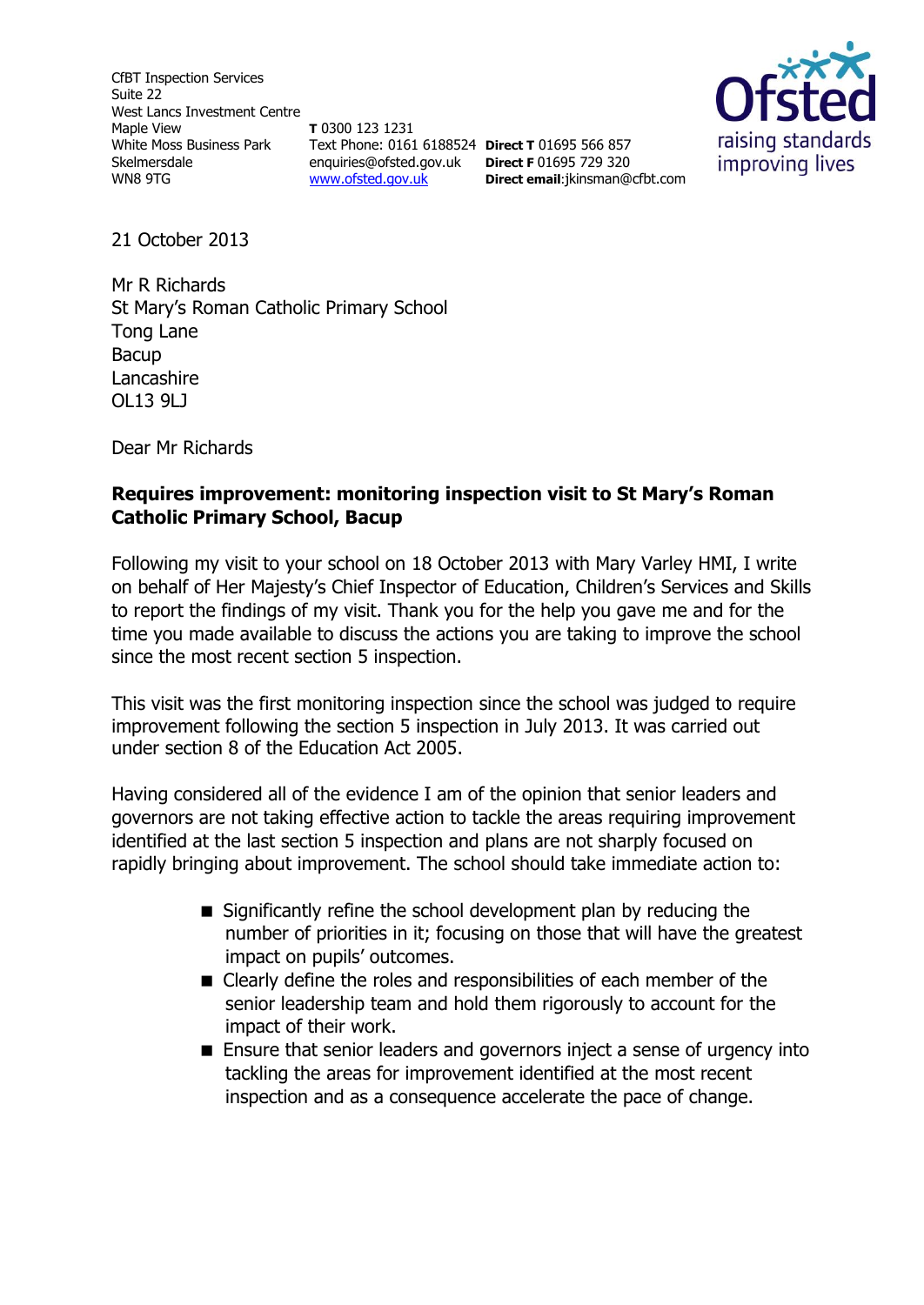

- Maximise the impact of the link that has been brokered with a local outstanding primary school by being clear about what support this school can provide to enable St Mary's to meet its most pressing needs.
- $\blacksquare$  Bring all marking up to the quality of the best in the school so that all pupils receive high quality feedback from their teachers and are given opportunities to respond and so learn from their mistakes.

# **Evidence**

During the visit I held meetings with you and two other senior leaders. I also held discussions with representatives from the local authority, the Roman Catholic Diocese of Salford and the headteacher from a local outstanding school who has been commissioned to provide you and your colleagues with support to address each of the areas for improvement in the inspection report. I also held a separate meeting with the Chair of Governors and the Chair of the Governing Body's Resources Committee. I also met a group of Year 6 pupils. During this meeting they expressed, eloquently, their thoughts about the school and eagerly shared with me the work in their books. I spent time analysing the school's post inspection development plan and the minutes of governors' meetings held since the inspection. I also looked at the work in books from pupils in Years 3 and 5 to evaluate the quality of teachers' marking. You also accompanied my colleague and I on a tour of the school, which gave us the opportunity to observe the quality of teaching in each key stage.

# **Context**

Since the inspection you have made a number of adjustments to the way staff are deployed in the school and how pupils are grouped in Key Stage 2. You have changed the way classes are organised in Years 3, 4 and 5 and have moved from having three separate classes to two mixed groups. One group is made up of pupils from Years 3 and 4 and the other, pupils from Years 4 and 5. Due to the unavoidable absence of three permanent members of staff the governors have had to employ three teachers on a temporary basis.

# **Main findings**

Senior leaders, governors, representatives of the local authority and the Diocese of Salford concur with the findings of the most recent inspection. There is unanimous agreement among this group of key stakeholders that the school requires improvement. In response to the inspection judgement you have written a development plan describing how each of the areas for improvement, as identified in the inspection report, will be addressed. Although the plan is detailed it lacks precision. The targets to improve the school are not in an order of priority and so it is unclear which are the most important to tackle first. A number of targets do not relate to the strategic development of the school but are lists of tasks that staff are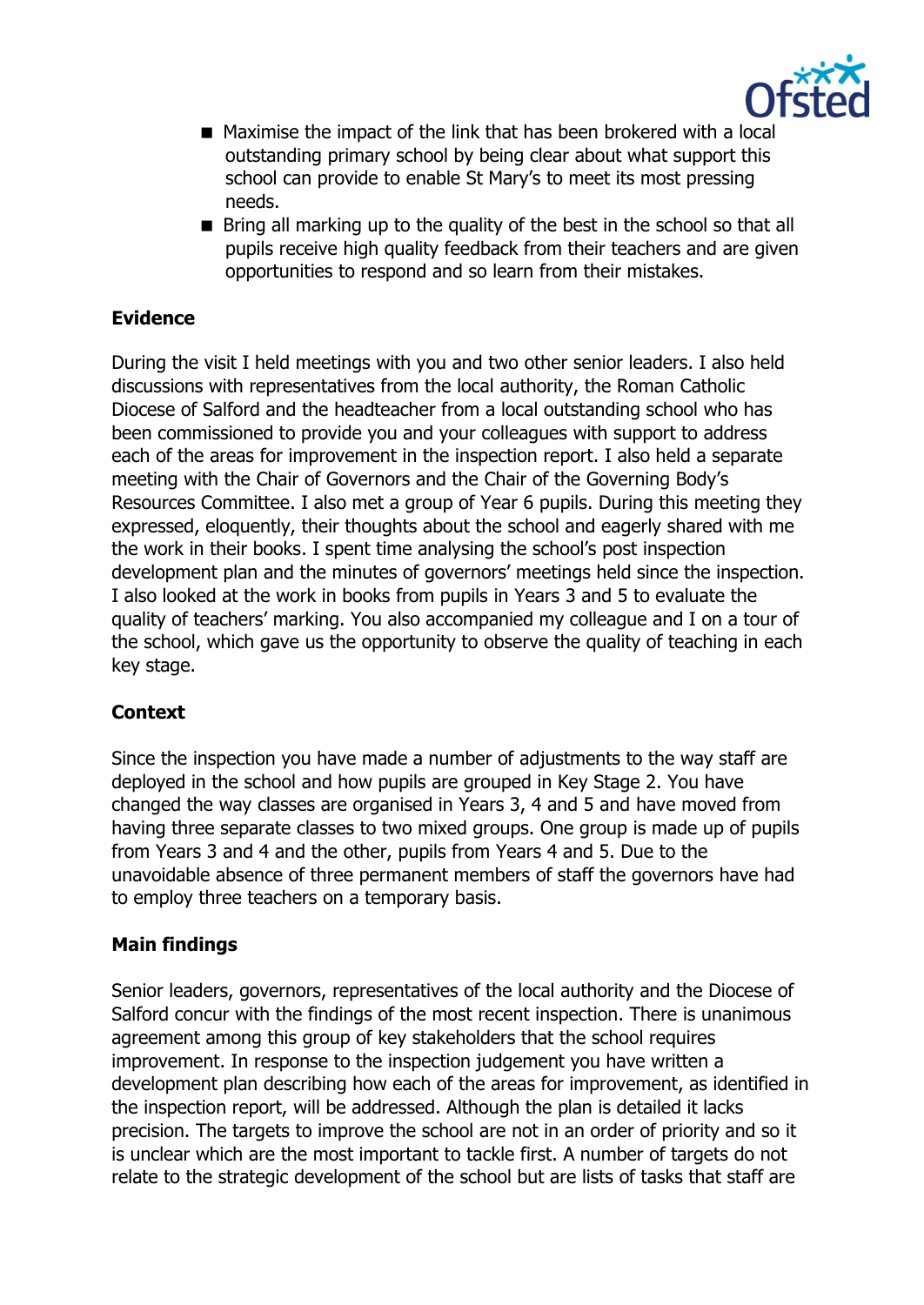

expected to do regularly. As result some aspects of the plan are related to peripheral activities, diverting attention away from those actions that will have the greatest impact on pupils' outcomes. Senior leaders' responsibilities for key areas of the plan are not clear which limits their accountability. Consequently this lack of clarity has resulted in leaders and managers not tackling improvements quickly enough to try and ensure that the school will be judged at least good at its next inspection.

Senior leaders' judgements about what constitutes effective teaching are not secure. Consequently you and your colleagues have not been able to use the evidence gathered from lesson observations to clearly identify which aspects of teaching need the most attention to bring about much needed improvements. As a result plans to improve the quality of teaching and learning lack precision and are having too little impact. This was brought sharply into focus during our tour of the school. In those lessons visited in Key Stage 1 and Key Stage 2 there was little evidence of work being appropriately matched to pupils needs. For example in one upper Key Stage 1 class the writing activity was not challenging enough for more able pupils and the weakest pupils were given no support. As a consequence the progress made by both groups was too slow. Where teaching was weak pupils displayed poor attitudes to learning; lacking enthusiasm when lessons failed to inspire them.

Pupils' books are marked regularly by their teachers but the quality of that marking is not consistent between different year groups. The best quality marking provides pupils with information about what they have done well and what they need to do to improve their work. For example in Year 6 literacy books the teacher highlights work of good quality in one colour and that which requires improvement in another. The pupils then follow up the teacher's comments the following morning. The Year 6 pupils I spoke to said how highly they valued their teacher's work in this regard and the positive impact it is having on their progress. However, such incisive and informative marking is not the case in all the books seen during my visit. Some teachers' comments do not place enough emphasis on what needs to be done to improve the work and as a result pupils are given insufficient information to learn from their mistakes. In addition some comments contain spelling errors and are therefore not modelling good practice in English.

A number of pupils expressed concern about the way some staff manage behaviour at lunchtime saying that punishments can be too harsh. When this happens they feel unfairly treated.

Senior leaders and governors have improved the quality of the teaching environment. Classrooms are clean and clutter free. Wall displays have been refreshed and titles and captions are free of spelling mistakes and inaccuracies in punctuation. Governors have taken decisive steps towards securing finance, and with the agreement of the local authority, use it to remodel parts of the school. For example plans are in place to bring the separate Reception Year and Nursery classrooms together into one specialised teaching space. The intention is to enable staff to share their expertise and ensure that children in the Early Years Foundation